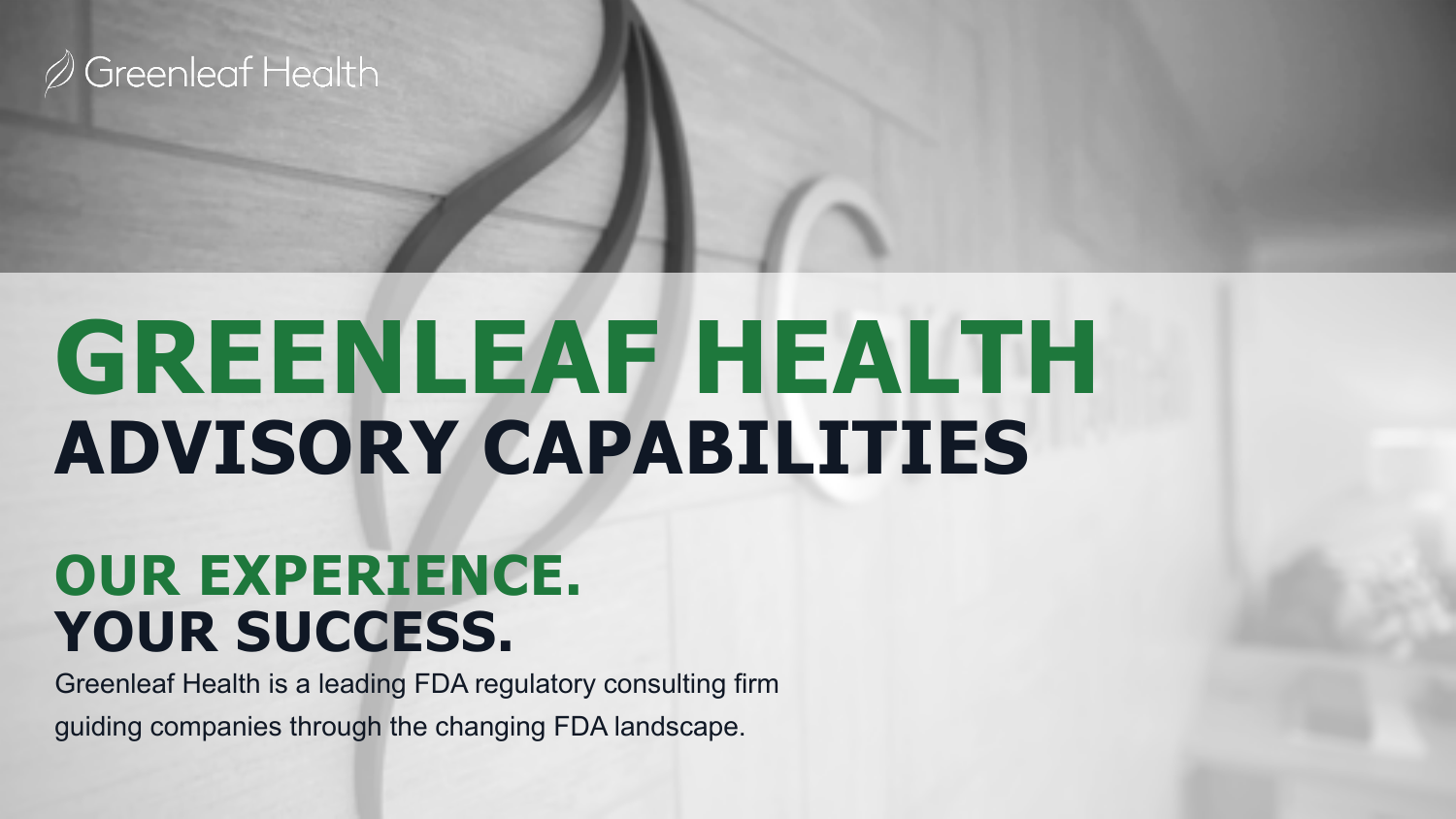### ABOUT GREENLEAF HEALTH

### **300 YEARS** OF COMBINED FDA EXPERIENCE



### **WHY** GREENLEAF

Founded in 2007, Greenleaf Health is a leading FDA regulatory consulting firm that provides strategic and technical guidance to pharmaceutical, biotechnology, and medical device companies researching, developing, and manufacturing innovative solutions to pressing global public health challenges.

Greenleaf's robust blend of technical skill and FDA institutional knowledge enables the firm to provide reliable, objective guidance to companies developing medical products for the U.S. market.

### UNMATCHED EXPERTISE

Greenleaf's team brings unmatched expertise that companies need when navigating today's evolving FDA regulatory environment. The firm includes former leaders and regulatory professionals from the FDA, Capitol Hill, top global pharmaceutical and medical device companies, leading law firms, and the U.S. biotechnology trade organization.

Greenleaf experts draw on a combined total of more than 300 years of FDA experience and a network of technical specialists. This wealth of experience informs Greenleaf's understanding of the broad life sciences industry and allows us to deliver valuable insight throughout the product lifecycle.

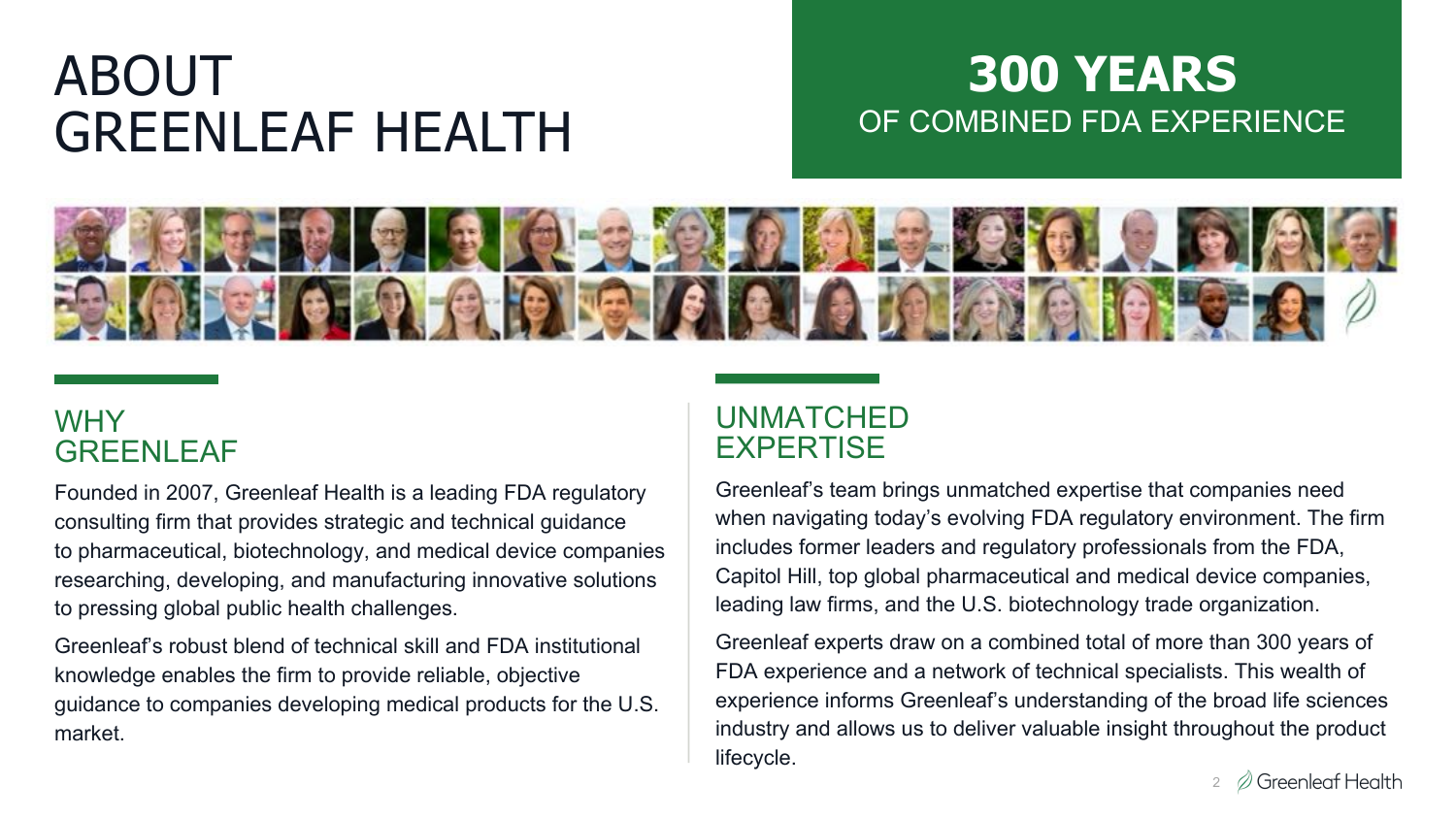### COMPREHENSIVE SERVICES



#### PRODUCT QUALITY, MANUFACTURING & COMPLIANCE

Greenleaf experts identify and promote practices and procedures that will align a client's approach with the FDA's quality, safety, and compliance expectations.



#### COMPLIANCE AUDIT, TRAINING & REMEDIATION

Greenleaf works with a network of independent technical experts who provide comprehensive on-site compliance assessments, remediation, and inspection readiness.



#### ADVISORY SERVICES

Greenleaf understands the complex environment within which life sciences transactions take place and performs in-depth regulatory risk assessments tailored to investors' needs.

#### MEDICAL DEVICE & COMBINATION PRODUCTS

Greenleaf applies extensive regulatory expertise to guide medical device clients from early-stage development to marketing authorization and throughout the product lifecycle.

### $\frac{1}{2}$

#### DIGITAL HEALTH SERVICES

Greenleaf experts provide guidance to clients developing, commercializing, utilizing, and investing in innovative digital health technologies as they navigate the evolving landscape of FDA digital health requirements.

#### **LITIGATION** SUPPORT SERVICES

Greenleaf and our network of experts work closely with litigators representing FDA-regulated clients in disputes related to medical devices, drug and biological products, and product quality, manufacturing, and compliance.



#### DRUG & BIOLOGICAL PRODUCTS

Greenleaf serves as a trusted regulatory partner, advising companies on the complex process of bringing new therapeutics to market in today's evolving FDA environment.

#### CELL & GENE THERAPY

Greenleaf assists sponsors of cell and gene therapies by optimizing FDA interactions and submissions to support development, manufacturing, quality, and regulatory review.



 $\ominus$ 

#### REGULATORY POLICY SERVICES

Greenleaf supports the needs of small and large clients to understand, implement, and comply with the FDA's regulatory programs and policies and to enhance patient access to products.

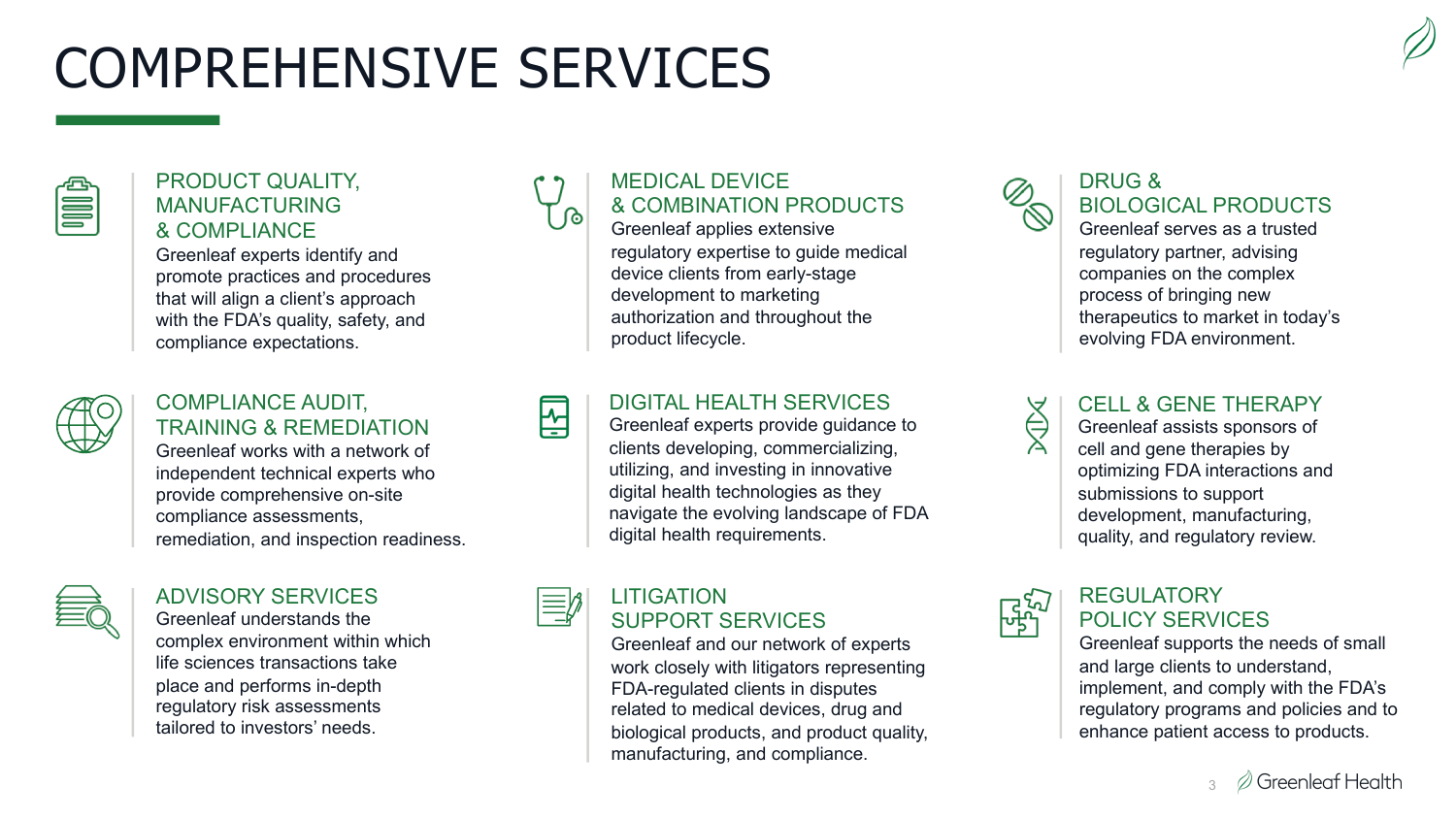## ADVISORY SERVICES TEAM

Greenleaf's team of advisors offers a rare blend of perspectives developed as leaders in both the public and private sectors. This wealth of experience informs Greenleaf's understanding of the broad life sciences industry and enables us to deliver valuable insight throughout the product lifecycle.



### BRIAN CORRIGAN

**Executive Vice President, Regulatory Policy** More than a decade of experience in the biopharmaceutical industry provides in-depth understanding of U.S. health care system.



#### JOHN JENKINS, M.D.

**Principal, Drug & Biological Products** Former Director of the Office of New Drugs within the FDA's Center for Drug Evaluation and Research (CDER).



#### BOB MEYER, M.D.

**Principal, Drug & Biological Products**  A leader in drug and biological product lifecycle management with over 25 years of regulatory and academic leadership.



#### CYNTHIA SCHNEDAR

**Principal, Regulatory Compliance** 25-year compliance career includes serving as Director of the FDA's drug compliance office.



#### MAURA NORDEN

**Exec. Vice President, Medical Device & Combination Products** 15 years of experience advising FDA-regulated entities, investors, and public health organizations on a broad range of FDA regulatory matters.



#### JOHN TAYLOR

**President and Principal, Compliance & Regulatory Affairs** Distinguished FDA career of 20+ years, serving in many high-profile positions, as well as in senior leadership roles within industry.



#### DANIEL SCHULTZ, M.D.

**Principal, Medical Device & Combination Products** 35-year career includes service as Director of the FDA's Center for Devices and Radiological Health (CDRH).



#### KAREN MIDTHUN, M.D.

#### **Principal, Drug & Biological Products**  28-year career in public service, including as Director of the FDA's

Center for Biologics Evaluation and Research (CBER).

CDRH.

#### DAVID ELDER

#### **Principal, Regulatory Compliance**

23-year veteran of the FDA with prominent roles in domestic and foreign inspections, recalls and emergencies, and compliance actions.

#### MARK KRAMER

**Exec. Vice President, Medical Device & Combination Products** 17-year FDA career includes establishing and directing the Office of Combination Products and leading interdisciplinary review teams in

> Greenleaf Health 4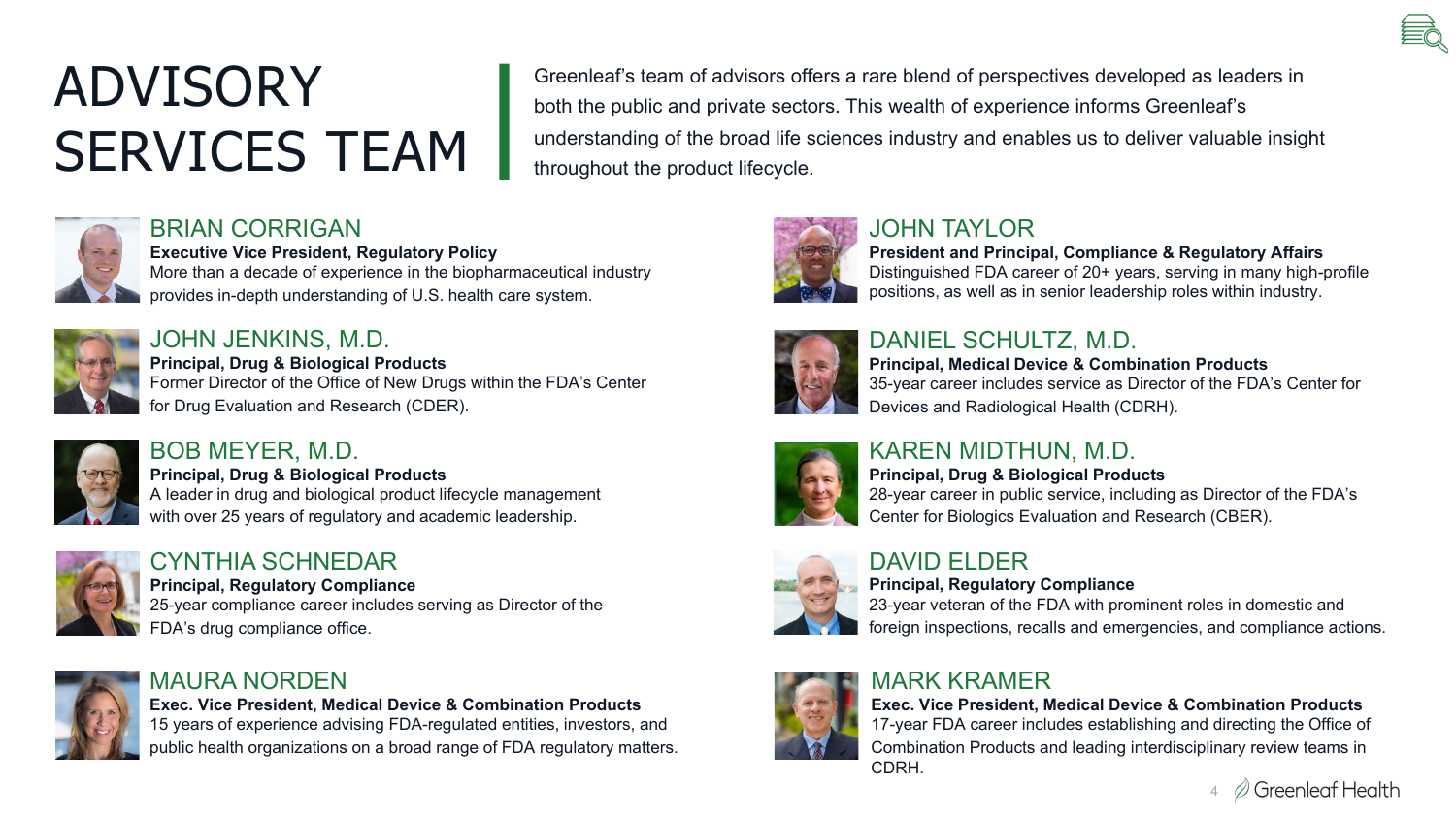## ADVISORY SERVICES

Greenleaf's in-depth knowledge and understanding of the FDA equips clients with a trusted partner when considering life sciences transactions. Greenleaf's advisory services are more than a compilation of public data. Greenleaf goes a step further by using the firm's vast institutional knowledge to provide in-depth analyses tailored to our clients' specific needs.

The firm's multidisciplinary team uses its extensive expertise to perform risk assessments that take into account business objectives, transaction timelines, and the industry landscape. The end result is an unbiased analysis identifying a target company's key regulatory risks, likelihood of the risks materializing, potential impact on the business, and opportunities to manage and mitigate risks in order to achieve desired regulatory outcomes. Greenleaf's comprehensive due diligence services evaluate a company's pipeline, or a specific asset, in the following areas:



#### PRODUCT DEVELOPMENT & REVIEW

Analysis of the target company's regulatory filings and product development plans, including approvals and clearances, special designations, advisory committee decisions, labeling review, and investigational products.



Assessment of the target company's manufacturing practices, compliance with quality system regulations (QSRs), good manufacturing practices (GMPs), and identification of inconsistencies that may affect the regulatory risk of a product or the company.



Evaluation of the target company's compliance with FDA regulations and identification of issues that may require attention and resources for remediation.

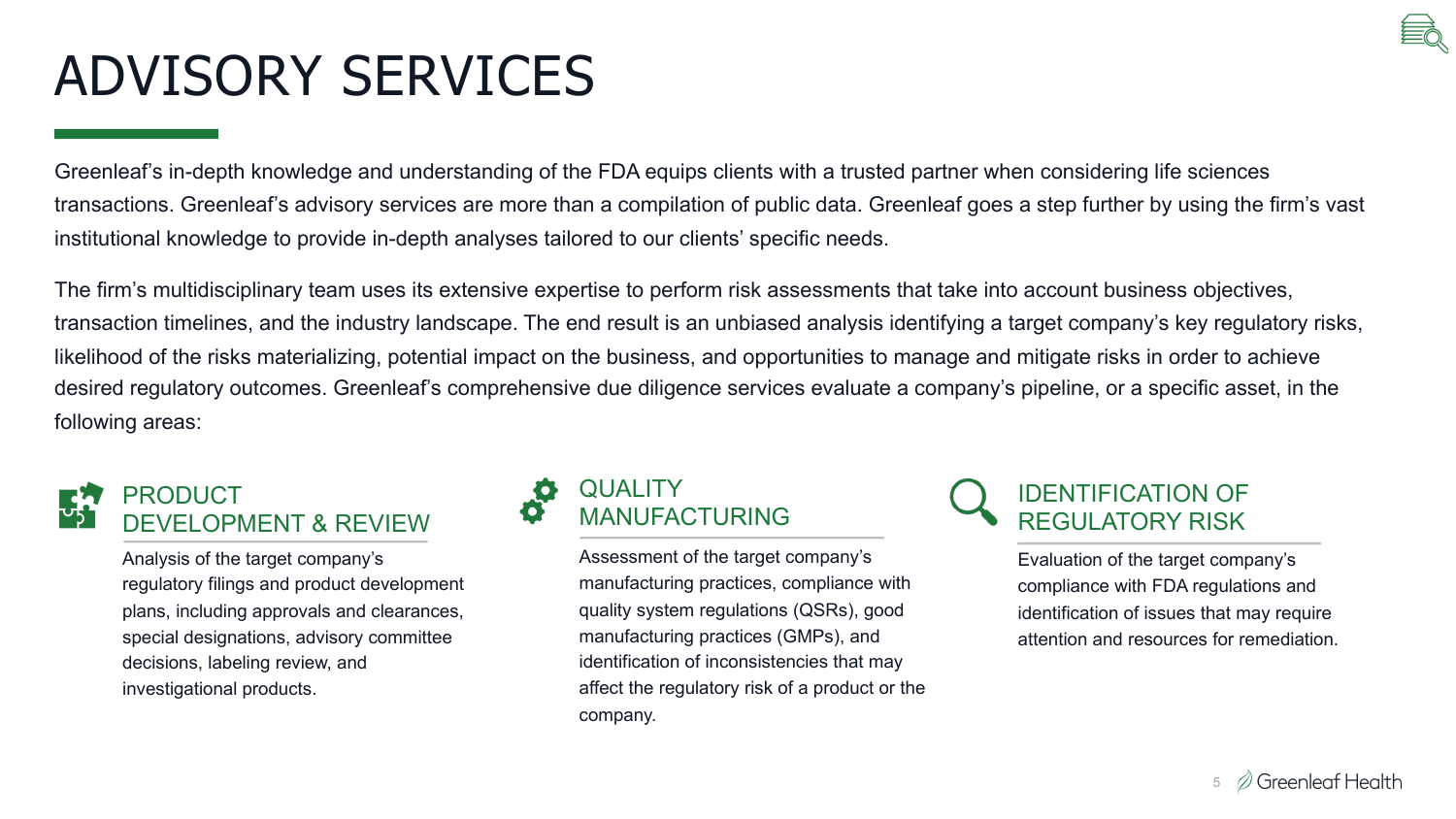### STRATEGIC & TECHNICAL CAPABILITIES

Greenleaf's advisory services include research and analysis of the following potential data sources:

#### PRODUCT DEVELOPMENT

Evaluation of clinical development plans to assess alignment with FDA regulations and product-specific guidance through review of clinical and nonclinical data, FDA correspondence, safety reporting, and sponsor proposals for future clinical studies.

#### **REGULATORY** PATHWAYS

Determine opportunity for special designation(s) for early-stage assets, including requests for priority review, fast track, accelerated approval, breakthrough therapy designation (BTD), and regenerative medicine advanced therapy (RMAT) designation.

#### REPORTING REQUIREMENTS

Confirm that the target company has complied with all requirements for registration, authorization, filing, and listing associated with approved products, including user fee payments and fulfillment of postmarket obligations.

#### **QUALITY** MANUFACTURING

Evaluation of the target company's compliance with FDA quality and manufacturing regulations related to inspections, standard operating procedures, quality assurance activities, and relevant contract manufacturers.

#### **SUBMISSIONS**

Review of pending product submissions to assess completeness and approval prospects. Review includes interactions during the course of the FDA's review, such as information requests, midand late-cycle meetings, advisory committee outcomes, labeling negotiations, and inspectional results.

#### MARKETING & PROMOTION

Evaluation of promotional practices and marketing materials, including labeling claims, promotion of unapproved products or offlabel uses, and related FDA correspondence or enforcement actions.

#### **COMPLIANCE**

Research and summarize the target company's FDA compliance and enforcement history, including a review of FDA correspondence relating to compliance matters and identification of outstanding or pending compliance and remediation actions.

#### ADVERSE EVENT REPORTING

Review of adverse event reports (AERs) and good manufacturing practice (GMP) complaints to ensure that the target company has taken appropriate measures for review and investigation.

#### DISTRIBUTION & SUPPLY CHAIN

Assessment of importexport practices, supply chain audit reports, outsourcing arrangements, and distribution procedures.

#### CLINICAL QUALITY **SYSTEMS**

Assessment of compliance with FDA current good laboratory practice (GLP) and good clinical practice (GCP) regulations.

> $\oslash$  Greenleaf Health 6